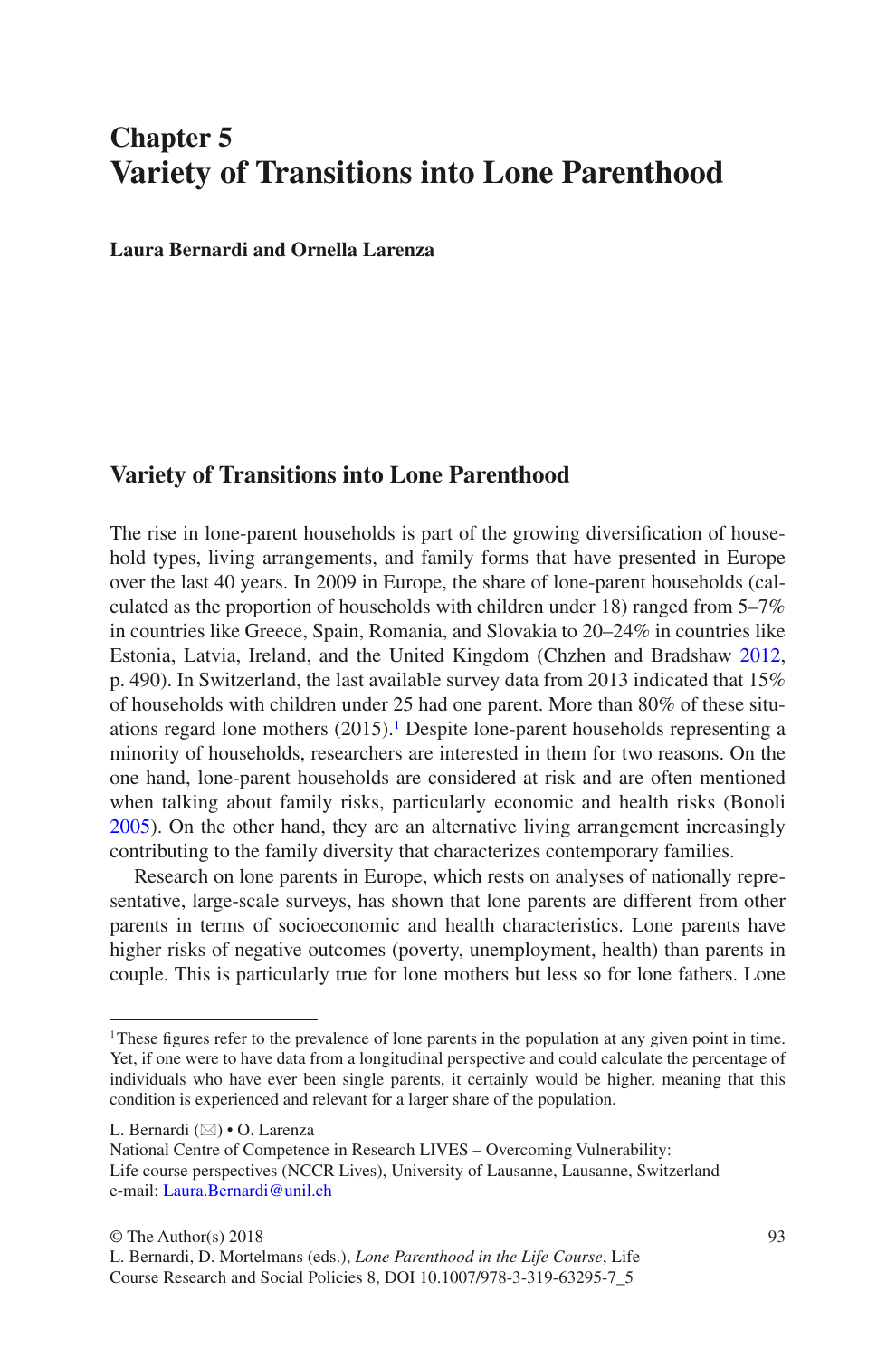parents are also much more likely to be social assistance recipients or to benefit from social housing and health insurance benefits (Whitehead et al. [2000](#page-14-2)). Children in one-parent families have a much higher risk of living in poverty or social exclusion than dependent children in two-adult families. Around half of one-parent households with dependent children were at risk compared to only about one-fifth of households with two adults and two dependent children (Lopez Vilaplana [2013\)](#page-14-3). Lack of resources (financial but also psychological and social) and a limited capacity to recover from stresses in other life domains (work in particular) are factors of lone parents' vulnerability. A number of qualitative studies devoted to lone parents, especially in France, the UK, and the United States, have shown that besides the vulnerability associated with lone parenthood, there exist important aspects of resilience triggered by the lone-parenthood experience. In the Anglo–Saxon context, teenage lone mothers from disadvantaged backgrounds hold a positive attitude toward motherhood as turning point in life that allowed them to take a different direction, including going back to education and work (Bell et al. [2004](#page-14-4); Coleman and Cater [2006;](#page-14-5) Duncan [2007](#page-14-6); Edin and Kefalas [2011](#page-14-7); Phoenix [1991](#page-14-8); SmithBattle [2000\)](#page-14-9). Lone mothers and parents who coupled represent equally positive parental role models (Dowd [1997\)](#page-14-10). Research in continental Europe has additionally brought to attention that the population of lone mothers is much more varied than its perception as simply a population composed only of low-educated adolescent mothers. Such research has consistently shown that lone mothers are not only overrepresented in social welfare compared to mothers in a couple but also are more likely to work, and to work full time, than mothers in a couple (Struffolino et al. [2016\)](#page-14-11); it may be of interest to researchers that lone mothers are more likely to reside in poorer districts but also in more well-off ones than mothers in a couple (Lefaucheur and Martin [1997\)](#page-14-12).

What emerges clearly from previous research is that lone parents constitute a very diverse and heterogeneous group and much of this diversity depends on the way lone parenthood is produced and when it occurs in the life course. The most common pathways to becoming lone parent are through divorce or separation, widowhood, and pregnancy or adoption by individuals not in a couple. While widowhood was the privileged path to lone parenthood in the past (Kiernan et al. [2004\)](#page-14-13), with growing union instability, marital break-ups are the primary cause of parents raising children alone for some time in their lives. Besides material and health deprivation, family researchers are interested in lone parents because they represent a nonnormative way of being parents that affects a growing number of children, at least during part of their childhood. Lone parenthood is nonnormative not only because it concerns a minority of parents (although it is a growing minority) but also because shared norms about parenthood in Europe still largely indicate that two parents and children living together is preferable and more appropriate. This is also because being a lone parent is only rarely a planned and a chosen way to parenthood; more often, it is an unexpected or unintended turning point in life.

The lone-parenthood experience itself varies depending not only on the material and social resources available to parents and children but also on the specific legal arrangements with the nonresident parent (provided that he or she is living and available), such as arrangements for child custody, parental authority, and child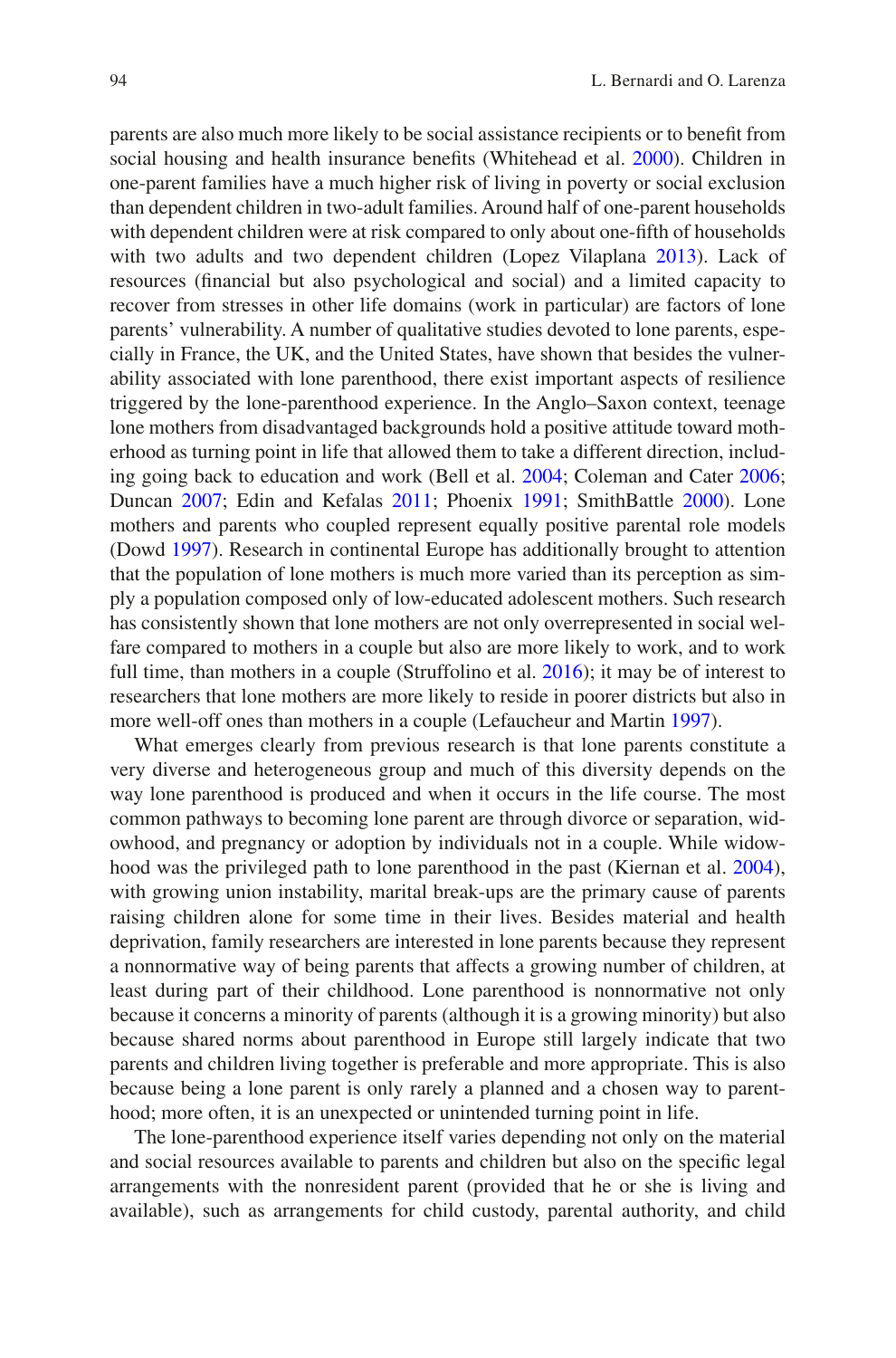support. The age and the number of children are important aspects related to this experience. Although quantitative data and analyses are certainly necessary to gain an understanding of family structures and processes that can be generalized across populations, qualitative studies are critically important to formulating new hypotheses and theories about new family forms. In-depth knowledge from a few cases can be used to do so (Bernardi and Hutter [2007](#page-14-14); Ragin and Becker [1992\)](#page-14-15). Analyses of qualitative data provide us with answers regarding how some processes take place, which is critical to theory development. Last, the measurement of lone parenthood in surveys requires standardization; we know that estimates of the prevalence of lone parenthood are affected by how it is measured (Letablier [2011](#page-14-16)).

For all these reasons, we aim to contribute to the understanding of lone-parent families' experiences through a qualitative study based on semistructured interviews. In Switzerland in 2013–2014, we interviewed women and men who had recently faced an experience of lone parenthood with full custody of their young children. We focused on the transition to lone parenthood and its boundaries from a life-course perspective. In the life-course tradition, *transitions* are defined as periods of rapid change in the life course when individuals redefine one or more of their social roles and pass from one phase to another. Transitions may represent turning points in life when they challenge and redefine future expectations and trajectories in fundamental ways. The process is not necessarily unidimensional and unidirectional, and a qualitative study is crucial to pointing out the challenges of identifying ways to model and measure lone-parenthood trajectories appropriately and improve the quality of our data about this increasingly important family form. At what point can we consider lone parents as such? Is it at separation due to discord, at formal residential separation, or at the moment when the financial and legal responsibilities for the child are assigned to one parent? Through this examination of the transition into lone parenthood, we aim to contribute to the understanding of what events and circumstances can be best considered as defining the onset of lone parenthood[.2](#page-2-0)

#### **Background and Significance**

Who are lone parents? Lone-parent households are not easily and univocally identifiable since their definition varies from country to country and from data source to data source. The most comprehensive definition includes households where one parent coresides with his or (more often) her children and bears the financial responsibility for the children alone, irrespective of whether other adults coreside in the household. Surveys often have more restrictive distinctions, which exclude situations where a parent resides with his or her children and a new partner, or with his or her children and their grandparents, other family members, or unrelated adults. Other criteria, which may vary, are a child's age (some data sources limit it to

<span id="page-2-0"></span><sup>2</sup>Similar questions can be asked about the definition of the end of the lone-parenthood state and constitute our next investigation.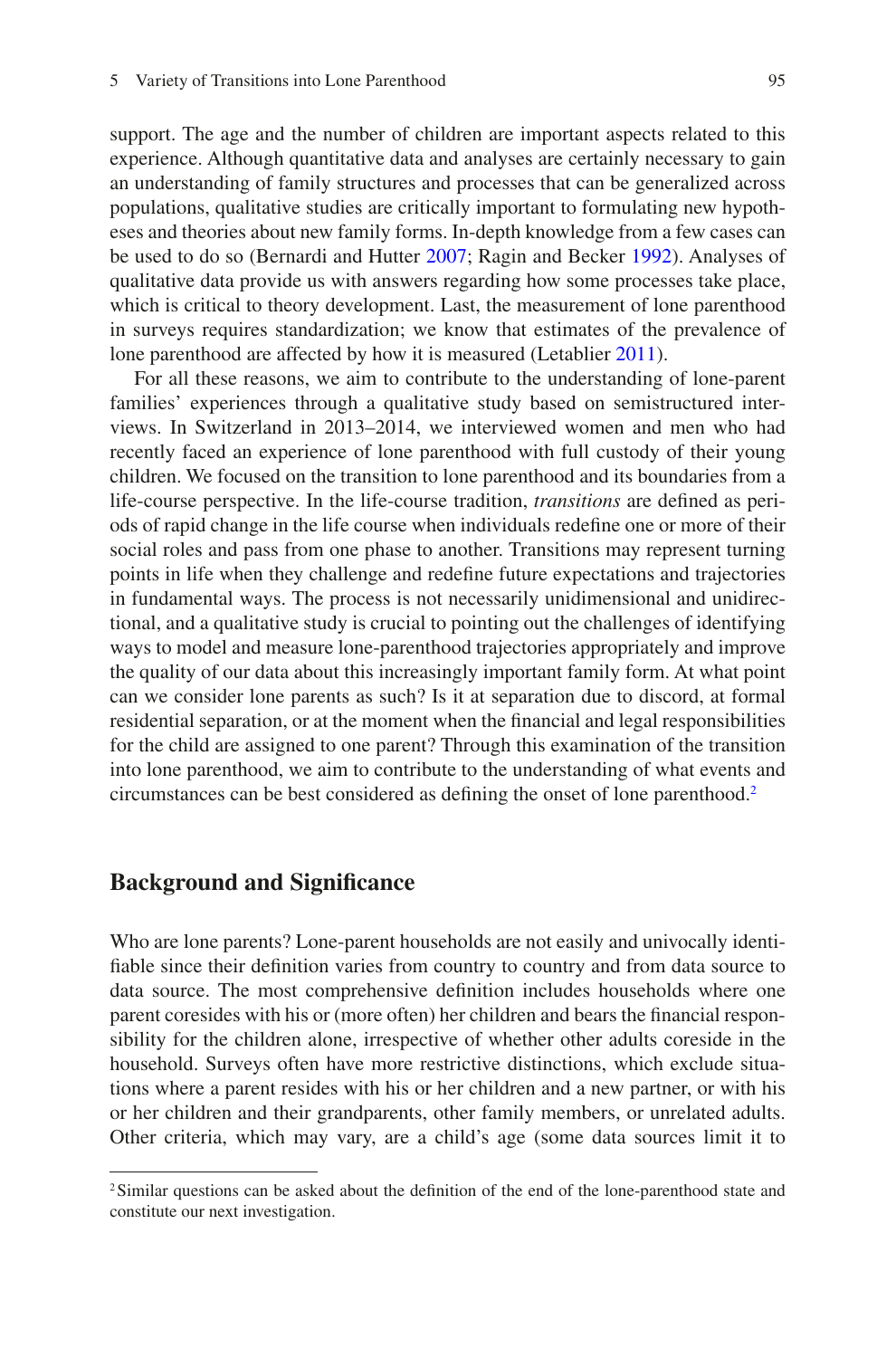age 16, 18, or 25 to qualify a household as a lone-parent household). In Switzerland, the official statistics of the Federal Statistical Office recently distinguished the households in which at least one child under 25 lives with one parent alone as a specific living arrangement (Mosimann and Camenisch [2015\)](#page-14-17). Other than this official descriptive criterion, there is no legislation addressing lone-parent households as such. $3$ 

Research dealing with lone parenthood in demography is concentrated on lone parents as defined by the type of household or living arrangement. More recently, and thanks to the availability of longitudinal data, pathways to and out of lone parenthood have concentrated on the typology of individual union and employment trajectories before and after lone parenthood (Bastin [2013;](#page-14-18) Schnor [2013](#page-14-19); Struffolino and Bernardi [2017\)](#page-14-20). Most of these studies identify a date of entry into lone parenthood as if there were a straightforward time marker for it, ignoring the complexity and the number of events involved in the transition process.

Yet, the onset of lone parenthood is likely to be a fuzzy process. The difficulties in identifying lone parents emerge from at least two distinct sources: one relating to the partnership status and the second relating to the parenting responsibilities and practices. First, the kind of noncoresidential partnership may vary depending on the arrangements between the members of a couple or the financial and emotional involvement of the partner with the children. Consequently, establishing the extent to which lone parents are "alone" is an empirical question. Second, independent of the possible involvement of a new partner, a second set of difficulties in the identification of what lone parents are comes from the assumption of parenting responsibilities and the residential and care arrangements for children. When children circulate across two parents' households according to more or less fixed schedules and more or less formalized agreements, what is the status of those parents who formally have the custody and legal responsibility for children? In addition to these objective difficulties related to residential and legal arrangements, the identification of individual parents as being alone in assuming parental responsibility—financially, educationally, and emotionally—complicate the picture even further.

Given the importance of the timing and sequencing of events—both as independent and dependent variables—in demographic and social-policy analyses, it is important to understand how the transition to and out of lone parenthood is defined and experienced. The boundaries between couple-parenthood and lone-parenthood cohabitation may be much blurrier than is generally assumed. In this regard, loneparenthood endings may also be blurred, not unidirectional, and often involve ambivalence and gradual entry into a new relationship.

<span id="page-3-0"></span><sup>&</sup>lt;sup>3</sup>This is different from the case of France, for instance, where two official definitions exist: one residential statistical definition and one legal administrative definition. The latter is historically related to the creation *allocation de parent isolé* (isolated parent benefit) introduced in 1976 (Letablier [2011\)](#page-14-16), which assigned social benefits to eligible lone parents. Eligible lone parents are those whose children are not financially supported by the nonresidential parent. The residential definition alone was not appropriate to discriminate those households.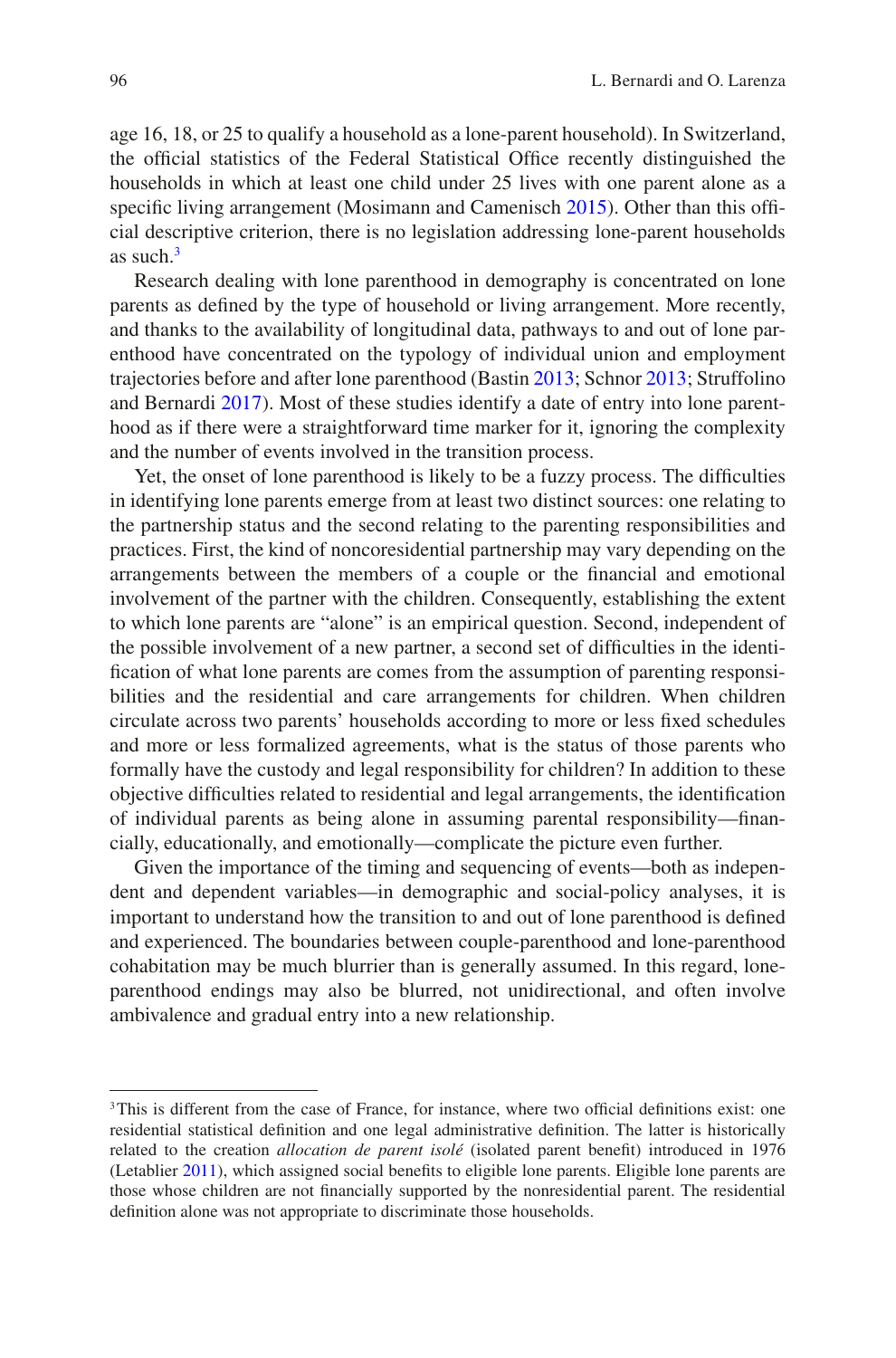Our study is an ongoing project that aims at capturing both the diversity of pathways into lone parenthood and the subjective experiences of being a lone parent in Switzerland through a mixed-methods design. The quantitative part, based on longitudinal survey data, describes and analyses trajectories in and out of single parenthood as well as analysing specificities of lone parents in comparison to nonparents and cohabiting or married parents with similar characteristics (e.g., Struffolino et al. [2016\)](#page-14-11). In the qualitative part of the project, we are interested in the objective adjustments one takes when entering the new lone-parent status, arrangements for the daily care for children, in working life, and in relational life. The subjective recognition of one's own state of lone parenthood takes time; it is often nonlinear and marked by ambiguity toward the role of main carer for the children and ambivalence in the acceptance of such a role. For this chapter, we restricted the analysis to the crucial aspect of defining the boundaries of the transition to lone parenthood and how parents define lone parenthood. In particular, we draw on a set of semistructured interviews with parents who identified themselves as "parents raising their children alone" at the moment of the interview in order to show the challenges in defining the beginning and the end of a lone-parent status. In lone parents' discourses about their transition to lone parenthood, objective residential arrangements, legal arrangements, and subjective feelings about their relationships and about the ways in which caring is shared are all important elements of the definition.

# **Data and Methods**

We analysed 40 open-ended interviews reconstructing the life course of individuals who, at the moment we met them, were living as lone parents (i.e., men and women who identified themselves as parents raising their children alone). All the respondents lived in urban settings in the two Swiss cantons of Geneva and Vaud[.4](#page-4-0)

We purposively built our sample to explore a variety of lone-parenthood experiences. In particular, we aimed at having variations in the patterns of entry into lone parenthood. One group of respondents entered lone parenthood as a consequence of having lost their partners, either through union breakup or a partner's death. In both cases, parenthood was experienced while in partnership and followed by separation, divorce, or widowhood. When the other parent was alive, we included cases in which parents were in contact with each other on a regular basis and cases where contacts were occasional or absent (either because of conflict or because of important geographical distance). The important aspect here is that parenthood began as a couples' experience, transformed itself through the separation and postseparation processes, and had to be unmade and rebuilt under a different configuration of relationships. A second pattern is represented by a transition to lone parenthood that began as a lone experience and not within a couple. These are cases of unplanned

<span id="page-4-0"></span><sup>4</sup>A short description of the main characteristics of the cases is included in our sample is in the Appendix.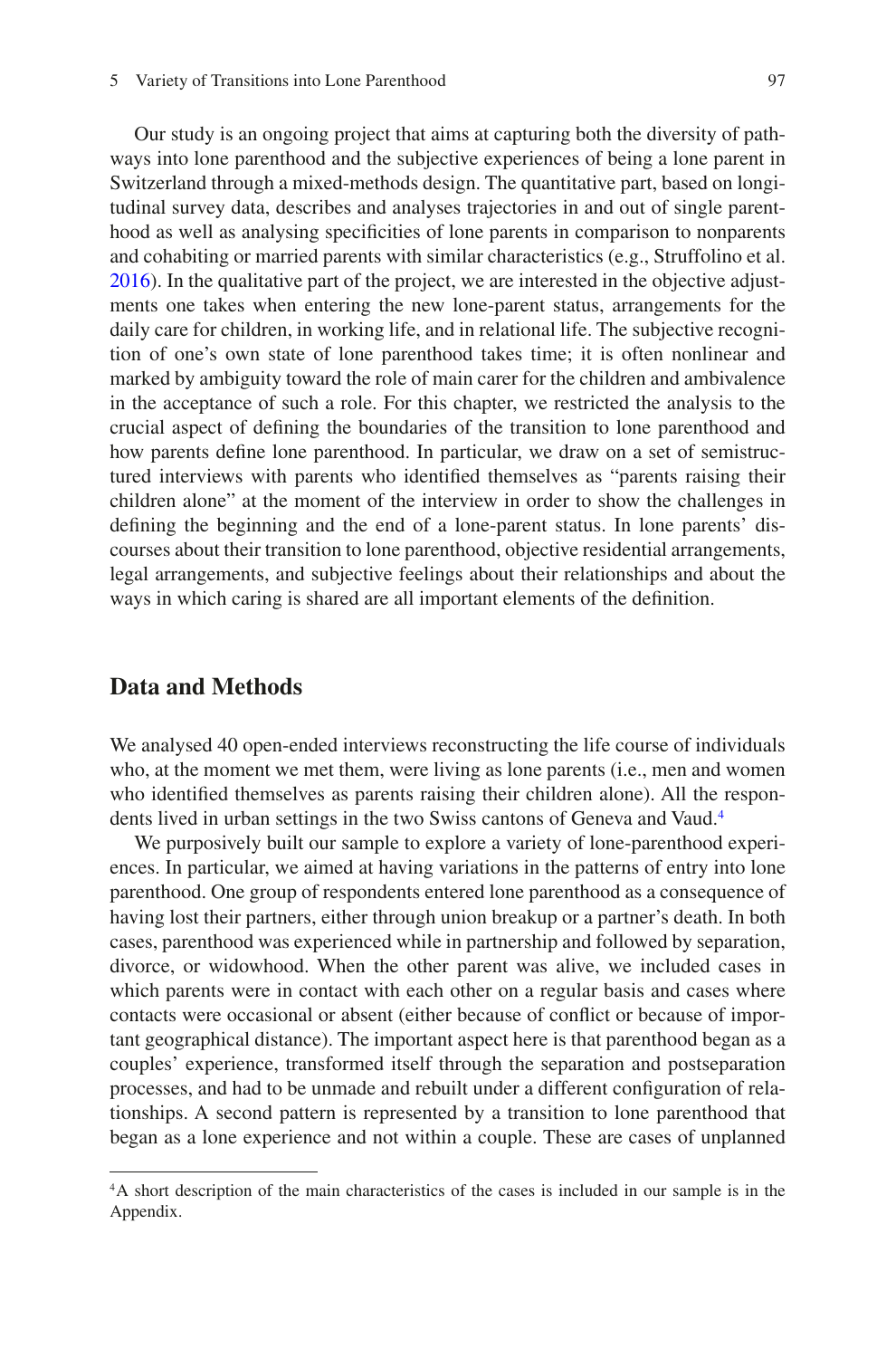children conceived because of contraceptive failure with an occasional partner, cases in which a partner has not accepted the role of a parent from the very start, or, more rarely, conceptions obtained through a donor. Often in these circumstances, the mother experiences lone parenthood beginning at the birth of her child. In other cases, the nonresident parent may have existed and known about and had occasional contact with the child. Parenthood then "belongs" to the individual from scratch and is constructed as an individual experience throughout.

The 40 respondents we interviewed were recruited through a multiple-entry snowballing technique. Initial seed individuals were reached through personal contacts, mailing lists from lone parents and family associations, researchers' contact boxes at a kindergarten, and flyer distribution in public places visited by parents and children. Entering the field was, as often happens, a gradual process. Flyers and mailing lists did not produce as many results before we entered contact with the family associations and before the word spread among lone parents' own contacts through snowballing. This technique has the advantage of reducing self-selection and reaching out to individuals who would not otherwise be willing to answer an anonymous phone call or e-mail from someone requesting participation in a survey. The fact that we gathered our initial contacts from several different sources reduces the biases that may occur when interviewing only a group of people in contact with each other, who could be similar to each other and therefore give access to only a specific experience of lone parenthood.

We also limited the interviews to parents who experienced a relatively recent transition to lone parenthood (mostly within 1–5 years), who had in most cases a child aged between 0 and 10 years,<sup>[5](#page-5-0)</sup> and who had full legal custody of their children as much as possible. These choices were made after a pilot study with larger inclusion criteria, which showed that recalling transitions happening further in the past was not easy, and lone parenthood when children are older and more autonomous is a completely different experience. In addition, the focus on recent transitions is justified by the fact that our longitudinal setup will enable us to follow the evolution of our lone parents in the medium run (up to 4 years from the previous interviews) and to understand the effects of duration on lone parenthood and the process of exiting lone parenthood. The focus on younger children is justified by the fact that these are children who still require a relatively high amount of care (i.e., they need continuous adult supervision). We did not include cases in which child custody was equally shared between the two parents, since coparenthood implies a different kind of relationship among parents and parents and children, and we wanted to limit our sample to lone-parenthood situations.

Interviews were extensive; on average they lasted 90 min. The sensitive nature of the topic caused emotionally intense experiences for both respondents and inter-viewers<sup>[6](#page-5-1)</sup> at times. Participants were asked to sign an informed-consent form, which sometimes generated concerns, even in cases in which parents happily agreed on

<span id="page-5-0"></span><sup>&</sup>lt;sup>5</sup> In only two cases were children of preadolescent ages.

<span id="page-5-1"></span><sup>6</sup> In one case, after 2 h of interviewing, a respondent asked to withdraw from the study, citing that she could not bear the emotions. This respondent was taken out of the sample.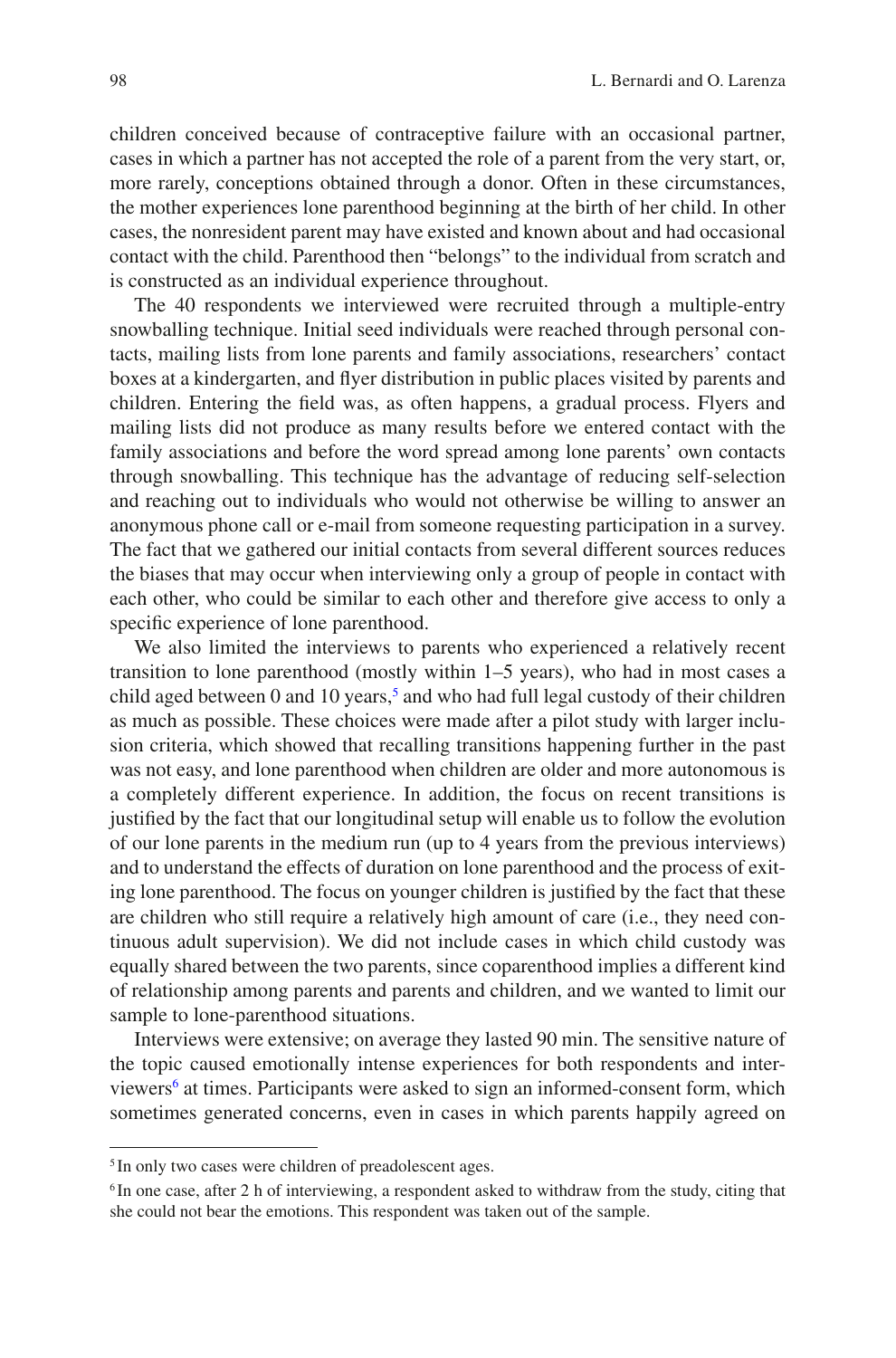being interviewed. The interviewing team was composed of experienced researchers. The team met regularly to adjust the interview guidelines with the experience gained in the field and to discuss specific cases and situations that challenged our questions and methods.

The interview content began with questions designed to create sketches of the participants' life-course trajectories in different domains (union, family, education, and employment). We then asked participants to place parenthood and the transition to lone parenthood in the context of the life course. We probed for different topics: the evolution of the relationship with the other parent (when appropriate) and of his/ her relationship with the child/children; the relationship of the child/children with the respective parents' families; the current legal arrangements for the child/children; the possible employment adjustments related to lone parenthood; the role of institutional support in the transition and afterwards; the daily-life organization and childcare arrangements; the perceived advantages and disadvantages of lone parenthood; the partnership situation at the moment of the interview; and the current network configuration and social support.

We used a semistructured interview guideline. The openness also allowed for exploring the justification given for any behavioural patterns, meanings attributed to choices, and perceptions and expectations. All of these elements were crucial to understanding family-related processes described by statistical analyses. Each interview was tape recorded (after receiving participants' consent) and transcribed verbatim. The analysis of material was driven by the research question (What is the respondent's description of his or her transition to lone parenthood? What are the markers of the transition to lone parenthood he or she introduced as crucial in the process?). Even though the interview guide was the same, the themes emerged at different stages along the conversation. Analyses are interpretative and based on comparisons of individual cases and cross-case thematic coding. Top-down coding—based on the topic guide—and bottom-up coding—generated by spontaneous parts of the interview—were combined to produce categories that identified the salient characteristics defining the transitions to lone parenthood (Corbin and Strauss [1990](#page-14-21)).

#### **Findings: Marking the Transition to Lone Parenthood**

The main question of interest in this paper regarded how lone parents defined lone parenthood and what they identified as the marker or the markers of such a transition. The rationale was to ensure that we produced valid survey indicators to analyse transitions into and out of lone parenthood. Transition markers that we usually found in surveys may have diverged greatly from subjective markers of lone parenthood indicated as salient by the lone parents we interviewed. Under these circumstances, modelling the transition to lone parenthood in a valid way was an open challenge. In the next section, we report the way in which interviewees marked their transition to lone parenthood. We have three sets of cases: First, we have cases in which respondents identified a number of markers that corresponded to objective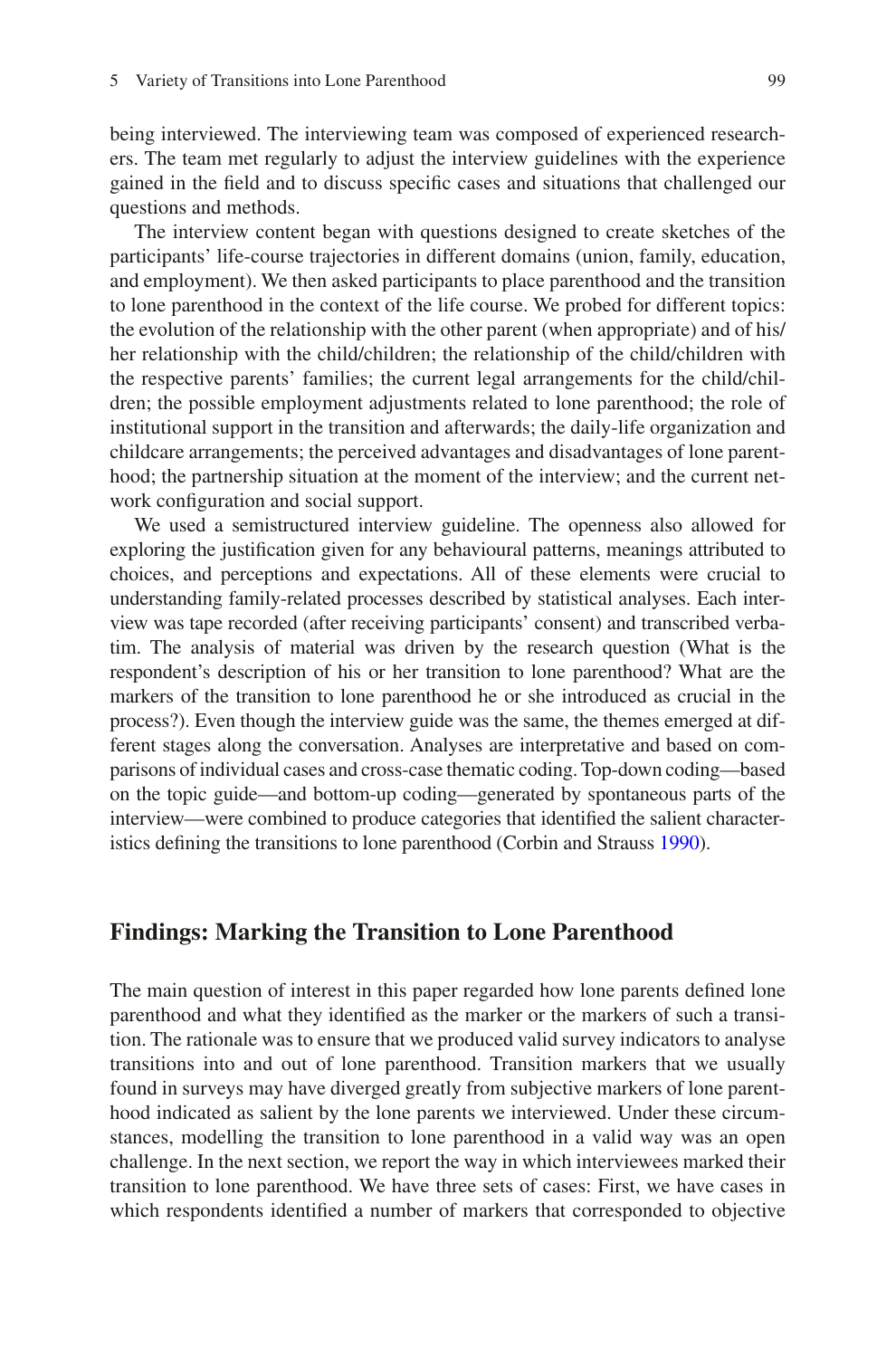and easily recordable events (end of cohabitation and legal separations for instance). Second, we have a large number of cases in which parents referred to changes in their lives that for them were pivotal in marking the onset of lone parenthood but were not often used to model the transition to lone parenthood (e.g., realising that one will have to care for the children alone, in-house separations, inner resolution to assume parenthood alone). The degree of correspondence between the way in which parental responsibilities are formally agreed on and the way in which they are arranged on a day-by-day basis varied substantially (e.g., parents with formal full custody and authority who actually lived in a situation of shared custody and did not feel they were lone parents and vice versa). Third, we examined cases in which the boundaries between couple parenthood and lone parenthood were blurred for the interviewee him or herself and in which individuals were ambivalent about their status as lone parents.

In what follows, we flesh out our argument by illustrating each of these situations with individual cases.

# *Objective Markers Usually Used in Modelling Union and Family Transitions*

In a number of cases, residential and legal markers (residential separation, legal separation, decisions about the financial responsibilities for children, the children's custody, and authority) are sufficiently clear-cut to allow parents to refer to them as marking the start of lone parenthood. An objective marker of another nature is the diagnoses of pregnancy for women not in a relationship. Typically, interviewees identified a series of circumstances and described the transition toward lone parenthood as a gradual process composed of several events, making it clear that the transition to lone parenthood is multidimensional.

**Case No. 1** Antoinette (legal separation): "I knew already that there was something that did not work, but putting words to it ... I knew it did not work but I did not have the courage to leave..." She was a housewife or worked occasionally until she found a full-time job but left to go back to school. This accelerated the crisis of her marriage: "He did not accept the separation. He said to the judge that I should absolutely not work because it is impossible to study and raise the children; she must stop studying." The separation was formalized 1 year later, and it is this official date that Antoinette cites as the beginning of her lone parenthood (Antoinette 41, two children aged 13 and 16).

**Case No. 2** Céline (residential separation): Céline has been in a relationship and cohabiting with a man for about 6 years. She became the mother of two children but after the second child, she definitely realized that the relationship with her partner was gradually deteriorating. 2 years after the birth of their second child and after several attempts to make her relationship work again, she decided to break up with her partner. Her residential separation from the partner marked the watershed in this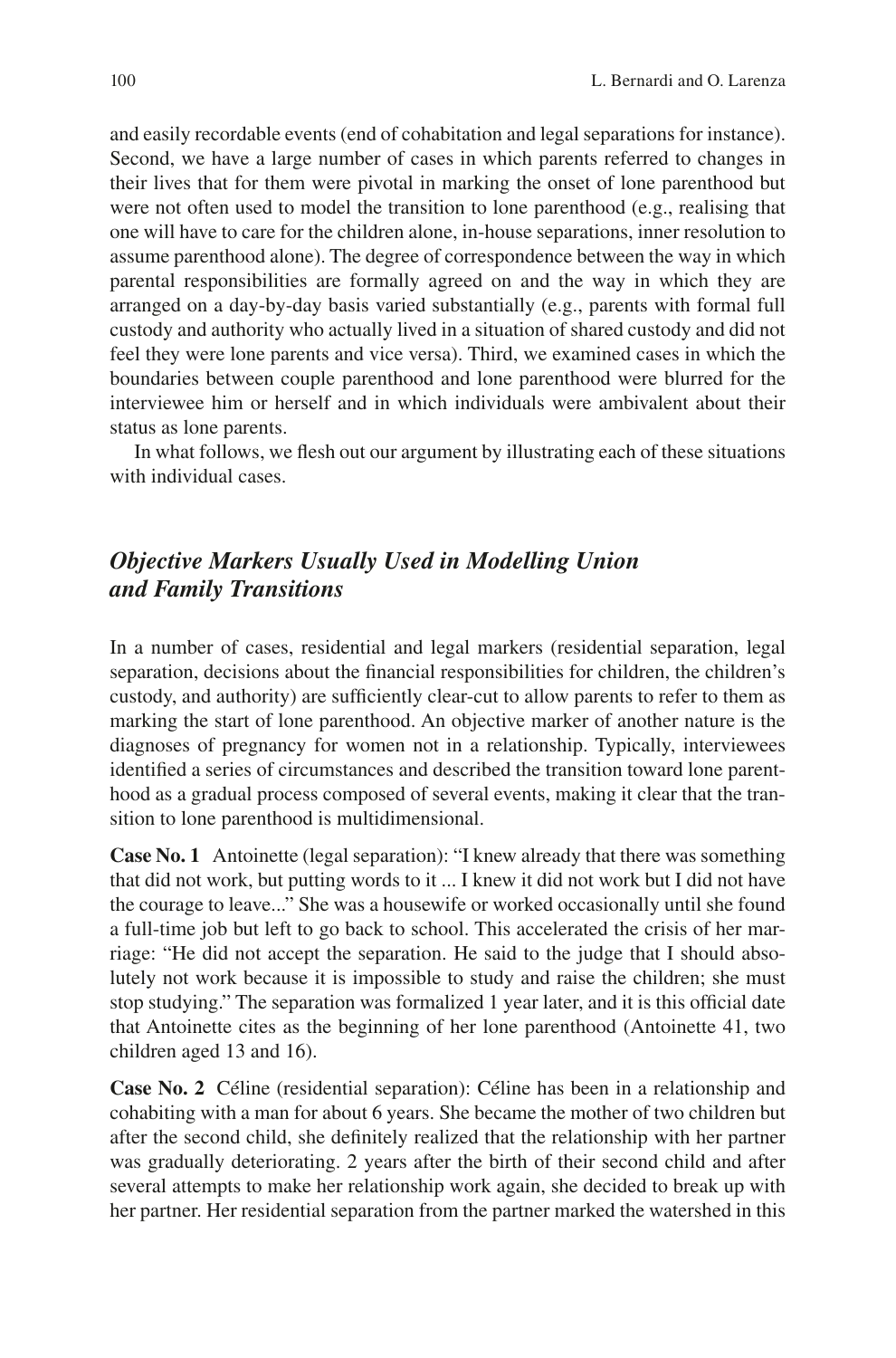story: "I think the birth of the kids did not ... did not help our relationship ... We wanted to have children, but it's true that afterwards there was no more feeling in our relationship ... Sometime after the birth of the second ... we were parents, but as to our relationship we were living as ... I don't know, as friends ... we could perfectly deal with everyday family life but there was nothing more in our life as a couple ... We tried to find the means ... we did not ask for help, but we have tried ... but we did not succeed ... and then we decided to separate in October 2010 ... At the beginning, I wanted to keep the flat, it was a four room flat, and he would find a smaller one, but then I found [one] by chance." Since then, Céline has had full custody of her children and receives regular payments from her expartner: "Yes, he gives me what we stated in the partnership agreement, then he takes them one evening every week and once every two weekends ..." (Céline 34, two children aged 4 and 6).

# *Relational and Subjective Markers of the Transition to Lone Parenthood*

Some of our stories speak about lone parenthood as starting with in-house separation, in which the parents still live together but one of the two clearly withdraws from his or her role both as a parent and as a partner. Here, the timing is more diffused. It refers to relational changes rather than factual events: the other parent begins a new relationship, the worsening of conflicts or the interruption of contacts between parents, and a growing inner resolution to assume parenthood alone.

In Marie-Jo's account and, more dramatically, in Arthur's story, (both of their cases are described below) residential and legal objective markers occur much later than the beginning of their lone parent status. In such situations, the relationship as a couple is nonexistent and only one parent actually cares for the children, despite the fact that the parents continue to cohabit. These couples would be coresidents and even married in the case of Arthur, and they officially share responsibilities and rights for the children.

**Case No. 3** Marie-Jo (in-house separation): Marie-Jo was in a relationship with a man whom she began to live with soon after they met. Her partner convinced her to have a child together, but once she was pregnant, he seemed to have lost interest in parenthood. This became evident when she entered her sixth month of pregnancy. According to Marie-Jo, "The situation became very difficult at home ... I think I have lived through this pregnancy alone ... We were living under the same roof, but we would not meet each other. He started sleeping in the other room. He would go to work early in the morning, he would come home late ... I mean [we were] not even housemates." The situation remained the same until the child was 6 months old: "He (the partner) would come home in the evening ... he would not even hold the baby in his arms ... he would hardly look at her." Marie-Jo dates the beginning of her lone parenthood from a long time before the residential separation, which happened when the baby was 6 months old. To her, the transition started when the father of the child began withdrawing from his role as a partner and as a father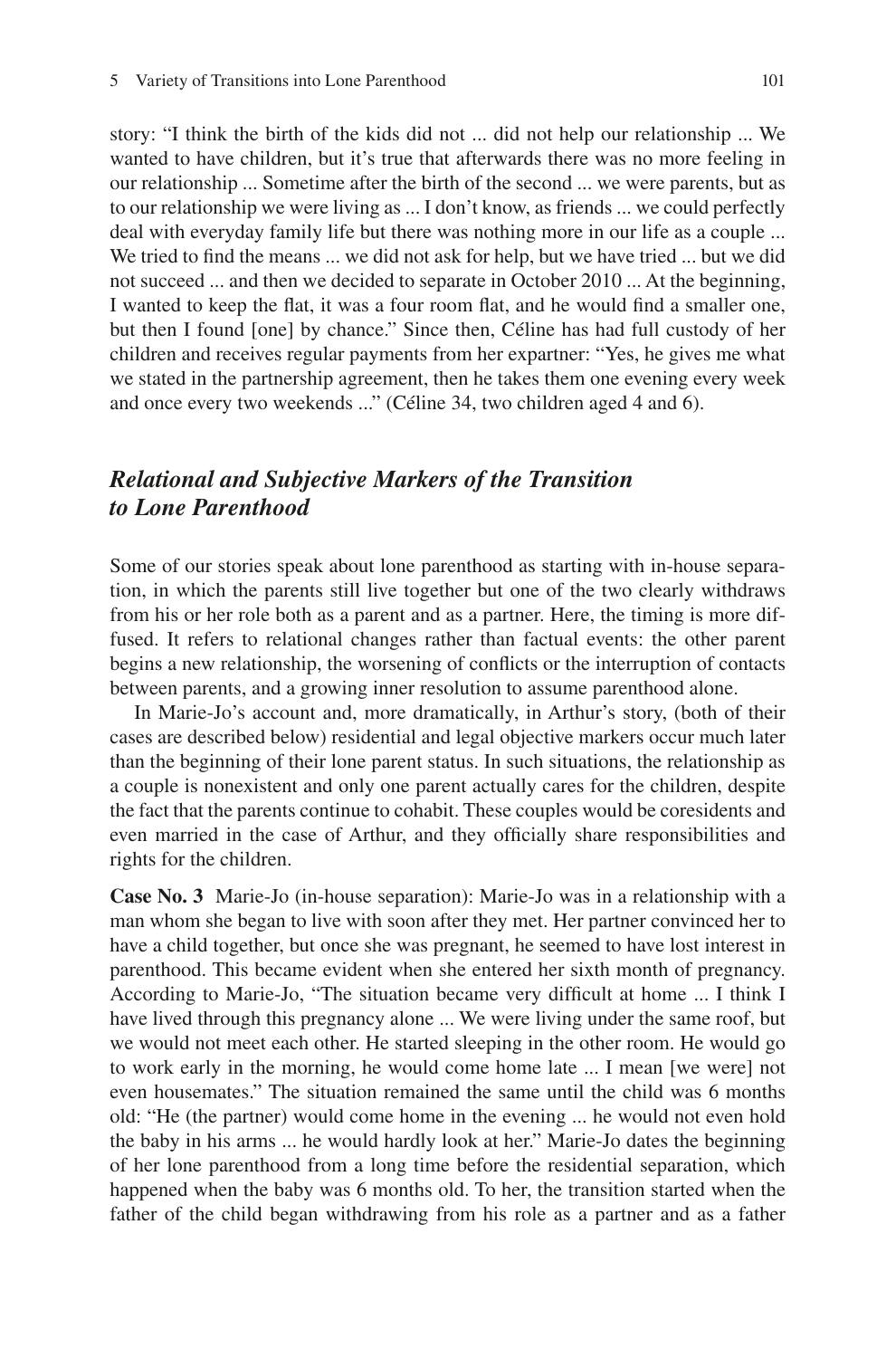simultaneously. She experienced his leaving the common household as the inevitable consequence of her lone parenthood, not its onset. Despite the father financially contributing the sum of money legally established, he has not seen his daughter since the separation. Marie-Jo feels that she was the only parent caring for her daughter since her birth. All in all, Marie-Jo's residential trajectory does not overlap with her trajectory as a lone parent (Marie-Jo, 37, one child, aged 5).

**Case No. 4** Arthur (in-house separation): Arthur has the custody of his two daughters of 5 and 3 (they were 2 and 4 when the parents wanted to break up). When his wife left the apartment, he started filling out the paper work for a formal separation, which was not ready when she decided to move in again after 6 months: "The lawyer said she has the right to come back home. So she came back but meanwhile she had started a new life. I have to say that I was alone to care for the children. There was absolutely no love anymore. So it was extremely difficult when she came back, just impossible to bear it…. It was difficult in relation to the children, because I prepared them, I told them, I explained to them, but the fact that they saw her coming back, it was difficult, in the sense that they thought 'ah, here they come back together.'" Arthur's wife used to bring her temporary relationships to their home, leaving Arthur to care for the children as if he were alone. The tension between them rose to the point that she tried to stab Arthur in front of the children. Only at that point could legal measures be taken to oblige the mother to leave the common household (Arthur, 31, two children aged 5 and 3). In such situations, it may happen that legal and residential markers of lone parenthood do not correspond to the parents' daily arrangements or their understandings of the situation.

**Case No. 5** Anouk (residential separation but formally shared parenting): Anouk's lone parenthood status was hidden by the formal shared custody. Anouk separated from the father of her child in 2011 due to his alcohol addiction. She simply moved out. She does not receive any alimony and there is no legal arrangement about the father's visiting rights given that what was legally foreseen in the case of separation was shared custody and authority. In reality, the father does not care for the child regularly. Social services workers know that Anouk has troubles claiming maintenance payments from her partner due to his alcohol addiction, but since the father has never abused the child they refuse to mediate. The only way for Anouk to have her rights recognized would be to go to court and ask for a change in the legal arrangements, which she is not ready to do since she is still very much emotionally connected to the father of the child. She prefers to find her own way to regulate parental responsibilities, independently of what the laws say: "So I said, 'okay, you can have your son every week, one day in the weekend, and one day on weekdays, there is no problem, when you want,' but he had to show me that he was sober. So we set up a system whereby I would make him take a breathalizer test. I had ... a device, and so I was a controller" (Anouk, 41, 1 child, aged 4).

**Case No. 6** Susan (residential separation but formally shared parenting): The case of Susan illustrates a similar incongruence between legal and actual arrangements. Subjectively, the transition to lone parenthood for Susan started with the resolution to leave the country of common residence and return to Switzerland. However, no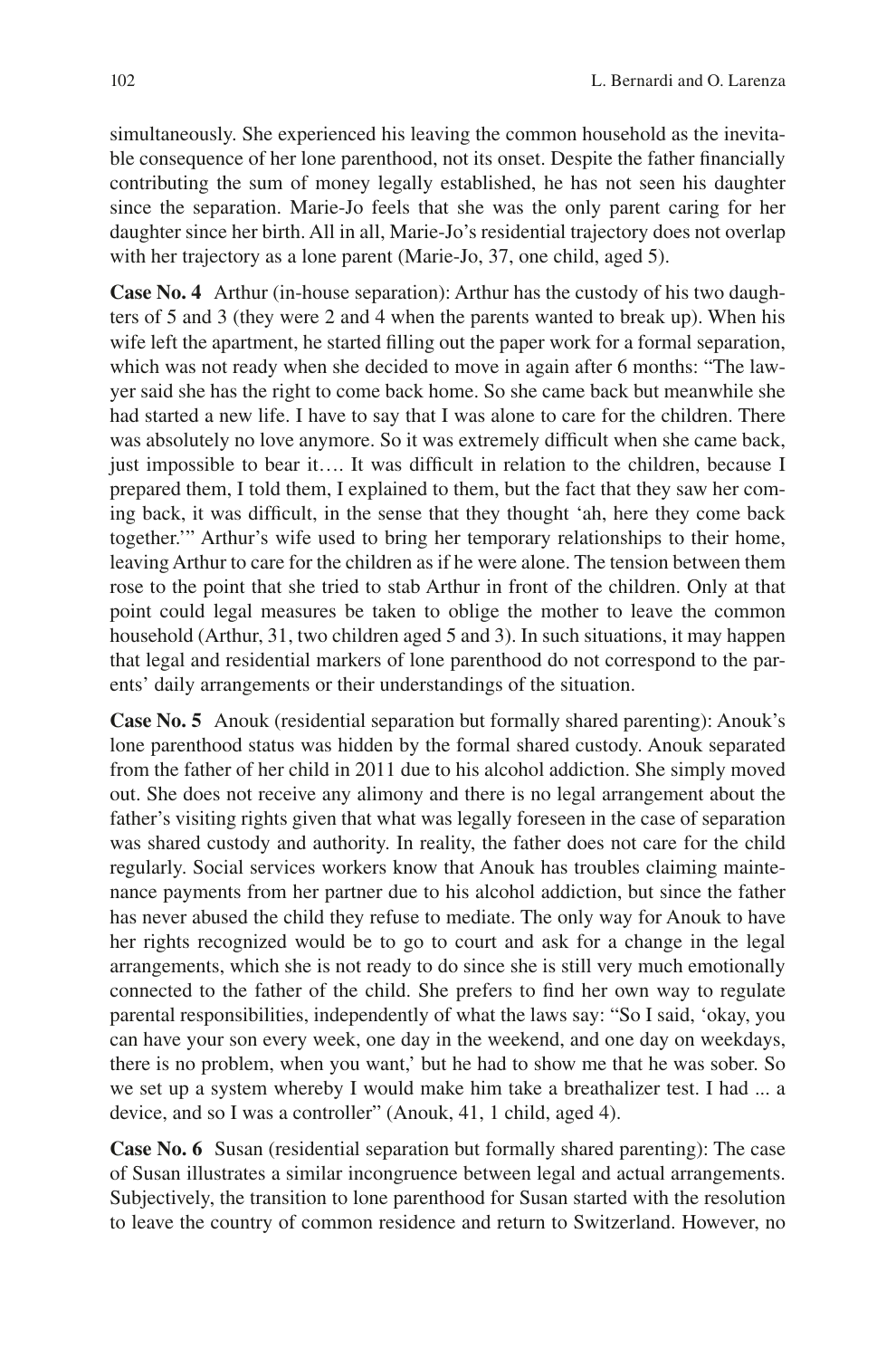objective markers of transition can be tracked down, as she is still formally married according to African law and has no legally registered children according to Swiss law. Susan has lived as a lone parent in her daily life for a year, but the separation from her husband has not yet been formalized. She worked and lived for 10 years in Africa where she met the father of her children, who still works seasonally there. After a five-year relationship, they had the first unplanned child and then a second intended one, as a couple. Susan felt that their relationship was not working anymore after this second birth and returned to Switzerland with the children to have her mother's help with childcare. Despite being de facto separated for a few years at the moment of the interview, she has not started any formal separation from her husband yet: "So we did not start any formal procedure to end the separation process, and even if we did, we know that it would be complicated ... to arrange something regular. Because ... he has a job that is not regular." In addition, due to administrative complications, her children do not have official documents either as foreigners or as Swiss nationals. This is despite the fact that they attend school regularly as residents of a Swiss territory; otherwise, they are not officially acknowledged by the Swiss government (Susan, 36, two children, aged 7 and 5).

**Case No. 7** Catalina (flexible custody arrangements): In contrast to Anouk's and Susan's cases, there are situations in which lone parenthood is formally recognized but parental practices imply day-by-day shared parental arrangements. Catalina, a mother of a six-year-old child, is actually closer to living in a shared custody situation than being a lone parent. Catalina separated from her cohabitant partner when her daughter was 6 months old and has formally obtained full custody and authority over her child. She said, "He has the right to visit her ... every Thursday evening ... and one [out of] every two weekends." However, when reporting on her day-to-day parental practices, we find out that on many occasions, the formal custody agreement is completely reversed. She said, "It was good for me that he was not working in a way ... because last year, he took her during the whole school break.... Yes, the whole week, and I would stay with her over the weekends" (Catalina, 40, one child, aged 6).

# *Ambivalence About Lone-Parenthood Status*

The previous cases point out two important findings: first, there are multiple markers of the transition to lone parenthood that are relevant for parents depending on their parental and relational history; and second, objective markers do not always correspond to the onset of the experience of lone parenting. There is one more set of answers that could not be coded within the two previous groups of cases. For some respondents, it is not possible to univocally define their status as a lone parent or a parent in a couple. On the one hand, they answered our call for interviews with lone parents, but on the other hand, they attached a strong meaning to their relationship with the other parent, who was still perceived as a partner. As a result, they expressed a considerable amount of ambivalence about their own parental status.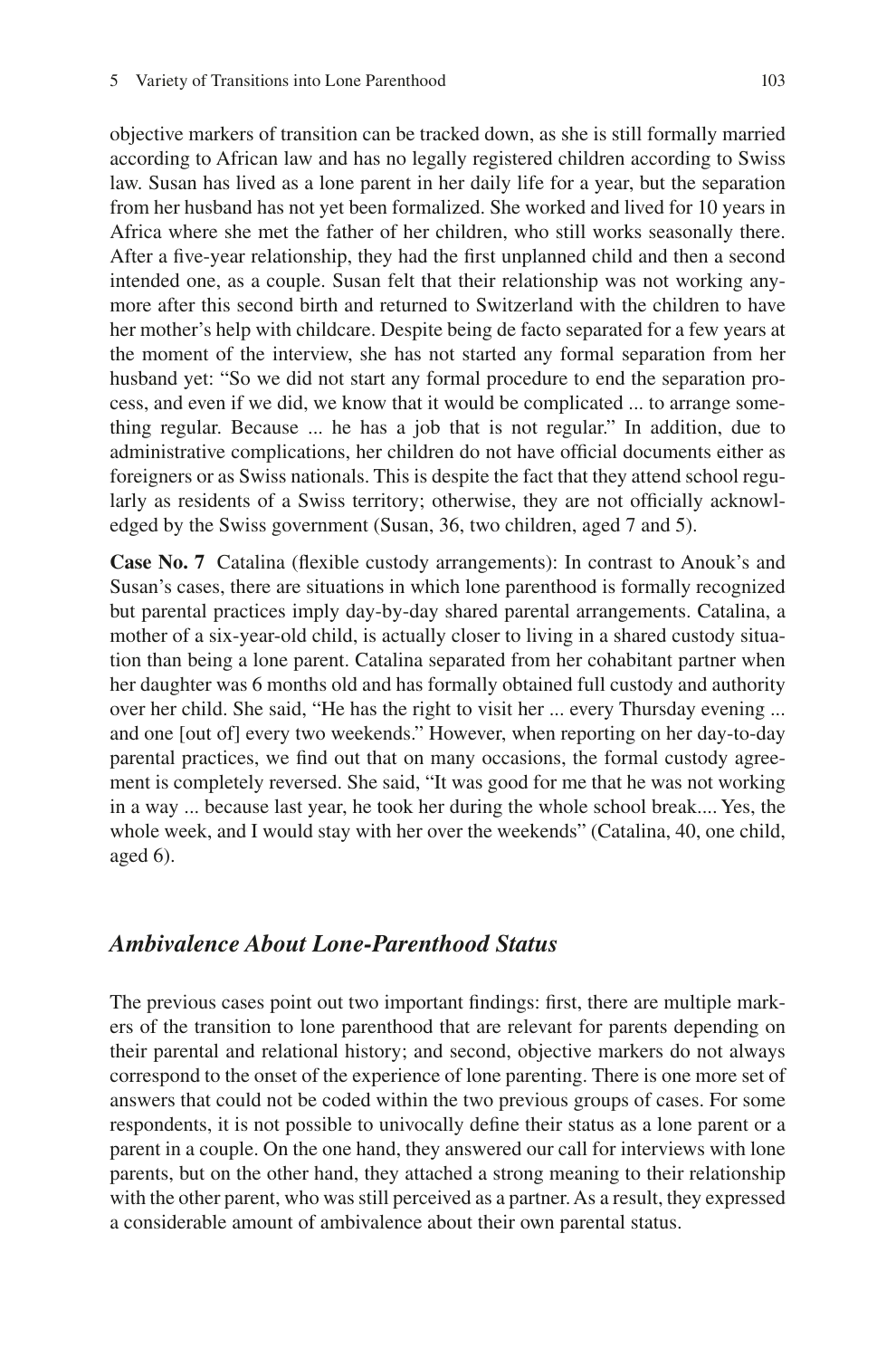**Case No. 8** Alexandra (ambivalent relationship with the child's father): After her divorce, Alexandra met Edouard, a professional who was living with his wife and children. Alexandra moved to be closer to him and continued being his lover, regularly spending holidays with him. Their 13-year secret relationship ended when she became pregnant. She kept the child despite the father initially trying to convince her to have an abortion and refusing to recognize him or see him. After 2 years of separation, Alexandra and Eduard started seeing each other again, and the father started to spend time with his child, introducing him to his official family (Alexandra, on the contrary, did not have access to them until now). She said, "From my side, I have always considered him as my partner and introduced him as such to my family, to my friends, and to others; in his circle, it is rather the opposite … I stay illegitimate, forbidden, etc." Alexandra lives as a lone parent in her daily life, but at the same time, she is in a sort of living-apart-together relationship with the father of her child and is conscious of the inner contradiction in her situation. "Again, there is a rather fundamental contradiction given that it is not long that I felt ready to live with Edouard, not like a fusion-like couple, but like we had already discussed for years ... we would need a duplex or an apartment with two entries so that we can be separate and together when we want" (Alexandra, 45, one child, aged 3).

#### **Discussion**

Lone parenthood is a form of "doing and being" a family. It is sometimes a transitory period in family development and sometimes a long-term experience of parenting alone. This paper draws on qualitative interviews belonging to an ongoing project on lone parenthood in Switzerland. The aim of the paper was to study the ways in which men and women who are raising their children alone narrate their transition to lone parenthood and when they identify the onset of their lone parenthood. By focusing on relational configurations and practices, rather than on economic and residential living arrangements only, this study calls into question the usual assumptions on which most studies on lone parents are based.

We point out at least two limitations of the current practices in quantitative research. First, we show the limitation of residential and administrative criteria to delimit lone-parent status and which are used as bases for current statistics. Lone parents are most often defined as parents residing with at least one child in the absence of the other parent. Variations in such a definition concern the presence of other adults in the household, like a new partner (stepfamilies), other relatives or unrelated adults (multiple generation or enlarged families), or the maximal age of the dependent children present in the household (16, 18, or 25). Alternatively, lone parents are those parents who are financially and legally responsible for the children alone. Such objective definitions are most useful for counting aggregate population data and for having a gross estimation about who is entitled to receive child allowances, child support, and social support. Yet, were our interest as family scientists to be the measuring and modelling of individual lone-parenthood trajectories and understanding their implications as life-course experiences, then we would need to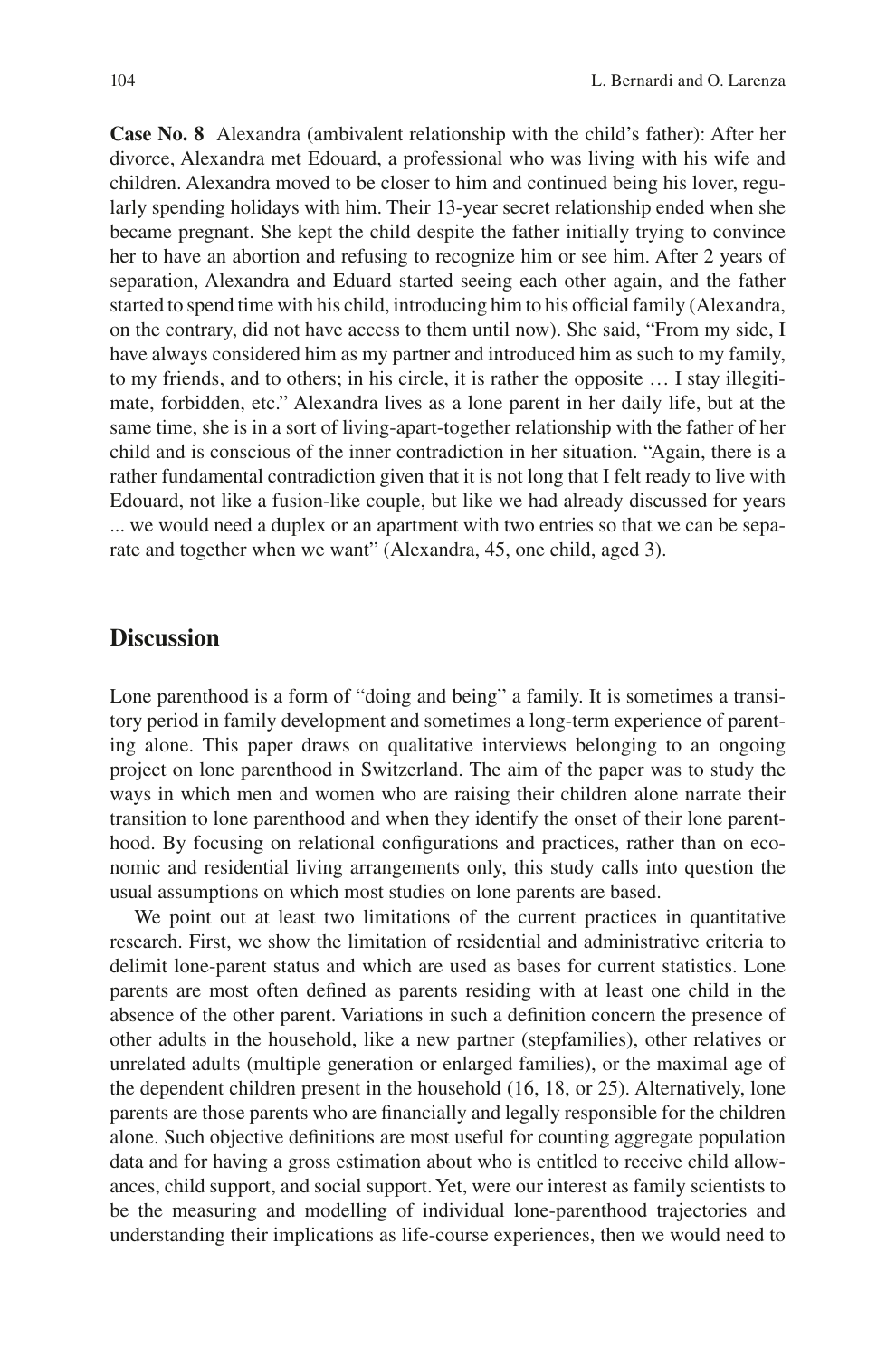consider subjective markers such as those pointed out by our interviewees in addition to more standard objective indicators. Family surveys, particularly longitudinal perspective surveys, would ideally include measures of social isolation, asking for instance whether the respondent feels to be the only person responsible for their children's development. Analyses of lone parents' financial situation would assay respondents to capture retrospectively whether their financial hardships had begun before or after lone parenthood even in cases when individual incomes were unchanged or had increased. Similarly, one could monitor variations in relational quality or in the amount of time that each parent spends with the children. Relational criteria are as important as administrative or residential criteria for identifying whom policies should be addressed to, but they are also crucial for capturing the meaning and effects of lone parenthood in the life course.

Second, our findings call into question the assumption that parental and partnership trajectories evolve simultaneously in the transition to lone parenthood. In fact these trajectories do not always follow the same timing (e.g., Anouk's case) and this may cause a mismatch in the way lone parenthood is measured and modelled in qualitative and quantitative research. Our interviews show that many current lone parents who were in a couple take some time to end the relationship with the other parent. Cohabitation may not be coincident with a partnership and with coparenting (e.g., in Arthur's case). These findings suggest the importance of looking at how families "do family" through the meanings they attach to relationships. However, it may also be difficult to describe the status of a relationship. Those who were not in a relationship when a child was born can be ambivalent about their partnership status in relation to the other parent (e.g., in Alexandra's case). The transition to lone parenthood, particularly lone parenthood as a consequence of separation or divorce (as analysed in this chapter), is often a gradual and ambivalent transition, which involves a variety of dimensions. The fact that it is gradual makes it hard for respondents to identify a date at which it began. The ambivalence makes it hard for them to identify the relevant marker for the transition. In addition, it is not necessarily a unidirectional transition since separation and reconciliations happen without being marked by consequent legal and residential steps. The latter characteristic increases the risk that retrospective data misestimate periods of lone parenthood. The gradual evolution from couple to lone parenthood or from a pregnancy with a potential future partner and coparent to lone parenthood includes some analytic challenges. Demographers have often felt the need to assume that there is a clear distinction between being single and being in a partnership. This is even truer in the case of a pregnancy or a child. However, as we have seen, this is not always the case. What are the consequences and why do we care? For instance, if we were to study lone parenthood together with noncustodial parenthood, we may find mismatches in the declarations of men and women concerning the start of their respective new situations (some may think of themselves as in a partnership and some as already single). These challenges are not unique to lone parenthood and are strictly related to similarly blurred frontiers and definitions of cohabitation and Living Apart Together relationships (Binstock and Thornton [2003](#page-14-22); Manning and Smock [2005](#page-14-23)). By pointing out the complexities associated with studying lone parenthood, we hope to contribute to the field by informing future data collection and empirical analysis of lone parenthood.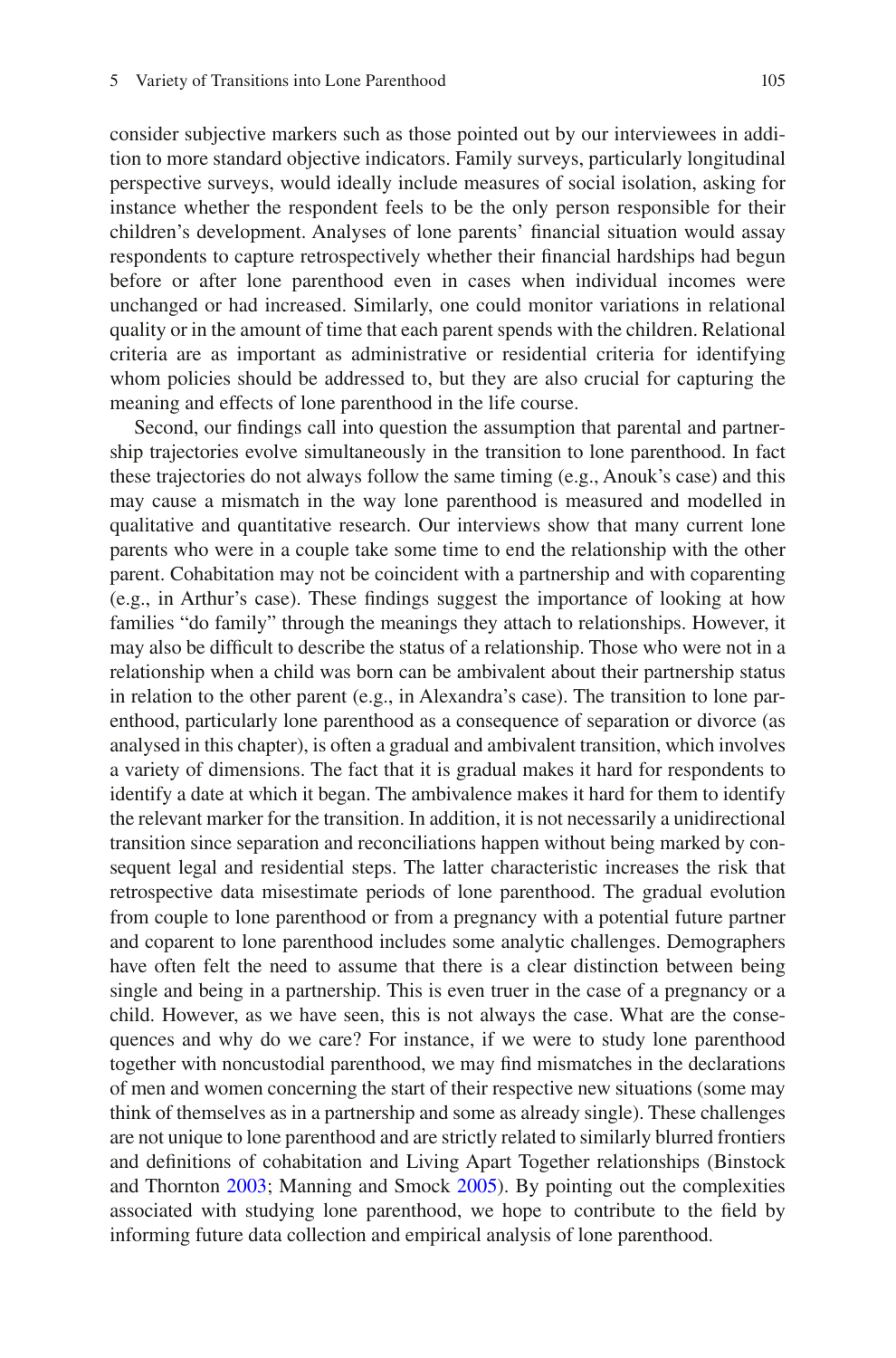**Acknowledgements** This paper benefited from the support of the Swiss National Centre of Competence in Research LIVES – Overcoming Vulnerability: Life Course Perspectives, which is financed by the Swiss National Science Foundation (Grant number: 51NF40-160590).

# **Annex 1: Respondents' Profiles at Interview**

| Sample size                  | 40              |
|------------------------------|-----------------|
| Average age                  | 38              |
| <b>Sex</b>                   |                 |
| Male                         | 2               |
| Female                       | 38              |
| <b>Civil status</b>          |                 |
| Divorced                     | 9               |
| Male                         | 1               |
| Female                       | 8               |
| Separated                    | 9               |
| Male                         | 1               |
| Female                       | 8               |
| Single                       | 19              |
| Widow                        | $\overline{c}$  |
| Civil partnership (PACS)     | 1               |
| Entry into lone parenthood   |                 |
| LP <sup>a</sup> after couple | 30              |
| Male                         | 2               |
| Female                       | 28              |
| Began as lone parent         | 10              |
| Number of children           |                 |
| 1                            | 23 <sup>b</sup> |
| $\overline{c}$               | 15              |
| 3                            | $\overline{c}$  |
| Education level <sup>c</sup> |                 |
| High                         | 23              |
| Low                          | 17              |
| Male                         | $\overline{c}$  |
| Female                       | 15              |
| <b>Income level</b>          |                 |
| High                         | 2               |
| Medium                       | 21              |
| Male                         | $\overline{2}$  |
| Female                       | 19              |
| Low                          | 17              |

a Lone parent

<sup>b</sup>One lone mother was pregnant at the time of the interview

c Low level of education includes participants without any university degree (including VET degrees). High level of education includes participants with a least a bachelor degree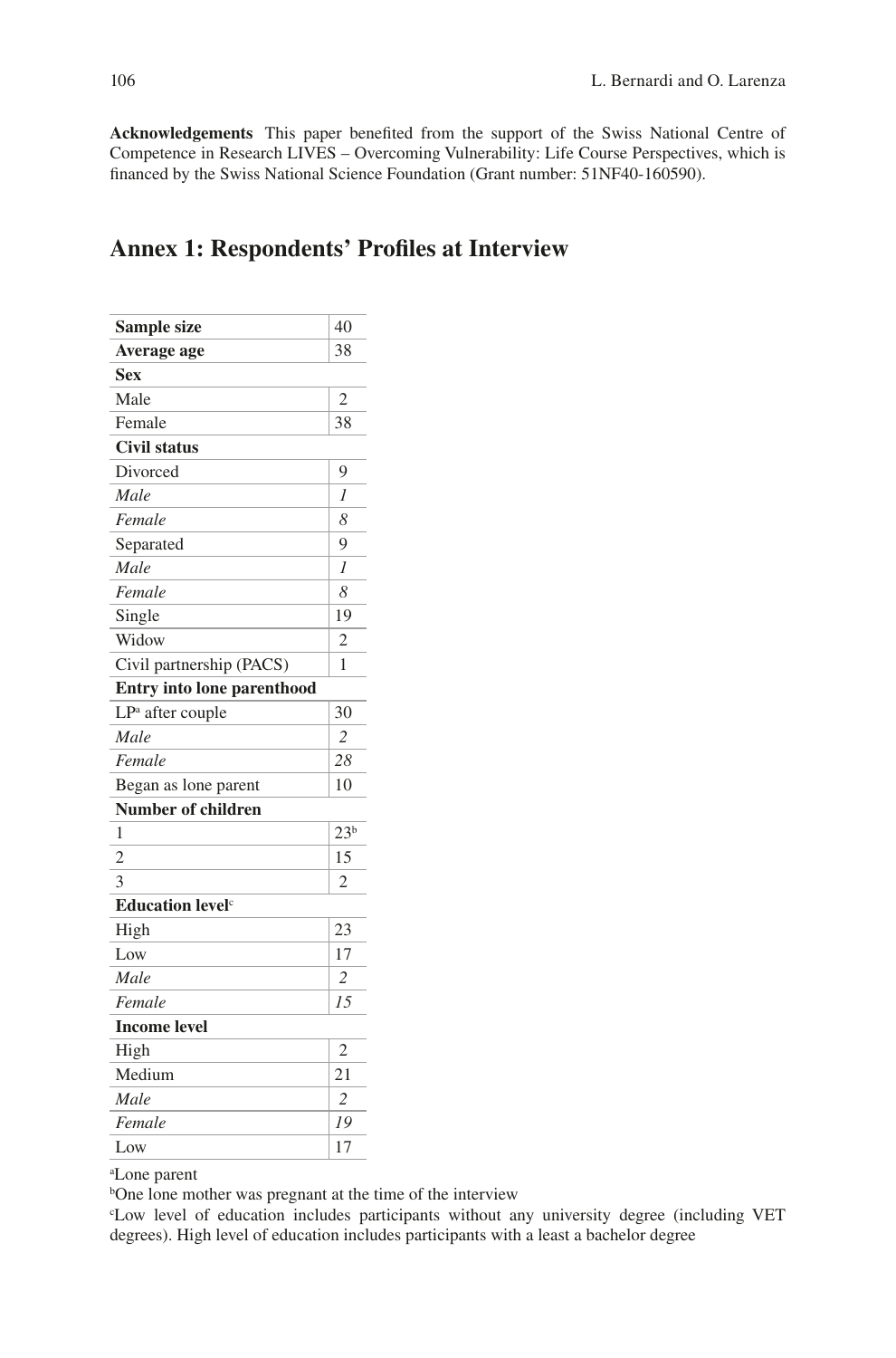### **References**

- <span id="page-14-18"></span>Bastin, S. (2013). Exploring partnership trajectories of single mothers: Sequence analyses using the German family panel. Poster session presented at a meeting of the workshop life course after separation, Berlin, Germany.
- <span id="page-14-4"></span>Bell, J., Clisby, S., & Stanley, N. (2004). *Learning from life: An evaluation of peer education in Lincolnshire*. Hull: University of Hull.
- <span id="page-14-14"></span>Bernardi, L., & Hutter, I. (2007). The anthropological demography of Europe. *Demographic Research, 17*, 541–566.
- <span id="page-14-22"></span>Binstock, L. L., & Thornton, A. (2003). Separations, reconciliations and living apart together in cohabiting unions. *Journal of Marriage and the Family, 65*(2), 432–443.
- <span id="page-14-1"></span>Bonoli, G. (2005). The politics of the new social policies: Providing coverage against new social risks in mature welfare states. *Policy and Politics, 33*(3), 431–449.
- <span id="page-14-0"></span>Chzhen, Y., & Bradshaw, J. (2012). Lone parents, poverty and policy in the European Union. *Journal of European Social Policy, 22*, 487–506.
- <span id="page-14-5"></span>Coleman, L., & Cater, S. (2006). 'Planned' teenage pregnancy: Perspectives of young women from disadvantaged backgrounds in England. *Journal of Youth Studies, 9*(5), 593–614.
- <span id="page-14-21"></span>Corbin, J., & Strauss, A. (1990). Grounded theory method: Procedures, canons, and evaluative criteria. *Qualitative Sociology, 13*, 3–21.
- <span id="page-14-10"></span>Dowd, N. (1997). *In defense of single-parent families*. New York: New York University Press.
- <span id="page-14-6"></span>Duncan, S. (2007). What's the problem with teenage parents? And what's the problem with policy? *Critical Social Policy, 27*(3), 307–334.
- <span id="page-14-7"></span>Edin, K., & Kefalas, M. (2011). *Promises I can keep: Why poor women put motherhood before marriage*. Berkeley: University of California Press.
- <span id="page-14-13"></span>Kiernan, K., Land, H., & Lewis, J. (2004). *Lone motherhood in twentieth-century Britain*. Oxford: Clarendon Press.
- <span id="page-14-12"></span>Lefaucher, N., & Martin, C. (1997). Single mothers in France: Supported mothers and workers. In S. Duncan & R. Edwards (Eds.), *Single mothers in an international context: Mothers or workers?* (pp. 217–239). London: UCL Press.
- <span id="page-14-16"></span>Letablier, M. (2011). La monoparentalité aujourd'hui : Continuités et changements. In E. Ruspini (Ed.), *Monoparentalité, homoparentalité, et transparentalité en France et en Italie. Tendances, defies et nouvelles exigencies* (pp. 33–68). Paris: Harmattan.
- <span id="page-14-3"></span>Lopez, V. C. (2013). *Children were the age group at the highest risk of poverty or social exclusion in 2011, statistics in focus 4/2013*. Luxembourg: Eurostat.
- <span id="page-14-23"></span>Manning, W., & Smock, P. (2005). Measuring and modeling cohabitation: New perspectives from qualitative data. *Journal of Marriage and the Family, 67*, 989–1002.
- <span id="page-14-17"></span>Mosimann, A., & Camenisch, M. (2015). *Enquête sur les familles et les générations 2013: Prémiers résultats*. Neuchatel: OFS.
- <span id="page-14-8"></span>Phoenix, A. (1991). *Young mothers*. Cambridge: Polity Press.
- <span id="page-14-15"></span>Ragin, C., & Becker, H. (1992). *What is a case? Exploring the foundations of social enquiry*. Cambridge: Cambridge University Press.
- <span id="page-14-19"></span>Schnor, C. (2013). Pathways to lone parenthood. The effect of partnership duration prior to household formation and parental status on union stability. Poster presentation at a meeting of the Workshop Life Course After Separation, Berlin, Germany.
- <span id="page-14-9"></span>SmithBattle, L. (2000). The vulnerabilities of teenage mothers: Challenging prevailing assumptions. *Advances in Nursing Science, 23*(1), 29–40.
- <span id="page-14-20"></span>Struffolino, E., & Bernardi, L. (2017). Vulnerabilität alleinerziehender Mütter im Laufe des Lebens in der Schweiz. *Zeitschrift für Soziologie der Erziehung und Sozialisation, 37*(2), 123–141.
- <span id="page-14-11"></span>Struffolino, E., Bernardi, L., & Voorpostel, M. (2016). Self-reported health among lone mothers: Do employment and education matter? *Population-E, 71*(2), 187–214. [https://doi.org/10.3917/](https://doi.org/10.3917/pope.1602.0187) [pope.1602.0187.](https://doi.org/10.3917/pope.1602.0187)
- <span id="page-14-2"></span>Whitehead, M., Burström, B., & Diderichsen, F. (2000). Social policies and the pathways to inequalities in health: A comparative analysis of lone mothers in Britain and Sweden. *Social Science Medicine, 50*(2), 255–270.